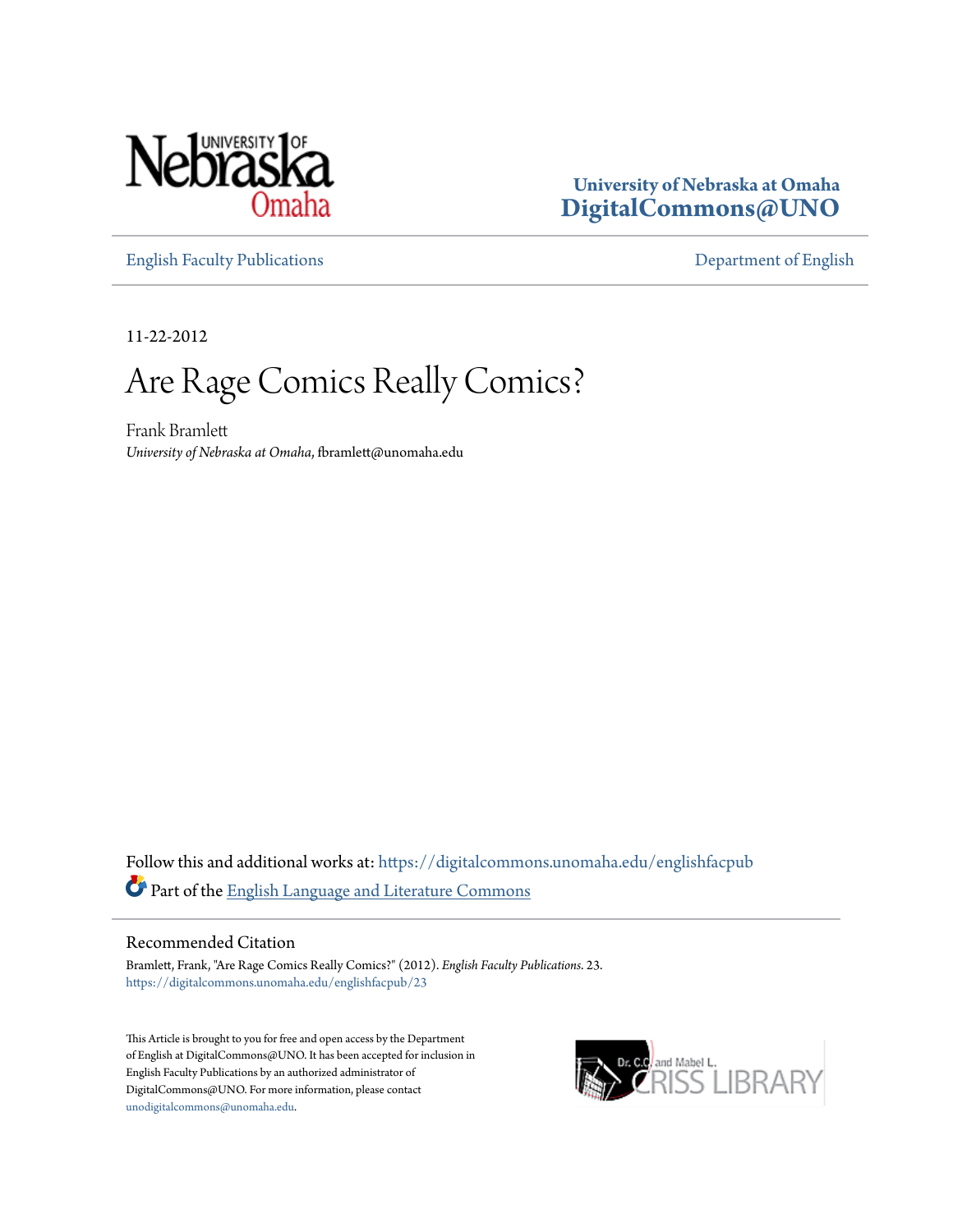# Are Rage Comics Really Comics?

A couple of years ago, some of my undergraduate students and I were talking about comics, and one of them mentioned rage comics. I hadn't heard of that before, so I was grateful to learn about them. In the interest of full disclosure, I am not a Redditor, and I don't ever spend time on Reddit. But in August 2012, when I finally upgraded to a smart phone from my previous dumb phone, I downloaded the Rage Comics app. Every now and again, when I'm on the bus headed to work, I scroll through some of these comics.

Most of the time, rage comics convey exaggerated levels of emotion regarding an event or a situation. The following comic captures this relationship very clearly. A common situation (somebody is trying to sleep) becomes annoying (a single cricket chirping) and prevents the person from accomplishing a goal (getting a good night's rest). In this case, annoyance is represented as rage.



[\(https://pencilpanelpage.files.wordpress.com/2012/11/troll‑cricket‑2012‑fall.png\)](https://pencilpanelpage.files.wordpress.com/2012/11/troll-cricket-2012-fall.png) troll cricket

In the final panel, the character says "FFFFFFFUUUUUUUUUUUU," which is sometimes represented as f7u12. This is also the name of the rage comics link on Reddit.

Rage Comics consist largely of prefabricated images. These are stock images available on the Reddit website as well as related sites. The images are highly predictable in their meanings, and users are free to borrow the images and adapt their appearance as they see fit.

One category of emotion found in rage comics is 'surprise.' I have aggregated some of the more common images, below.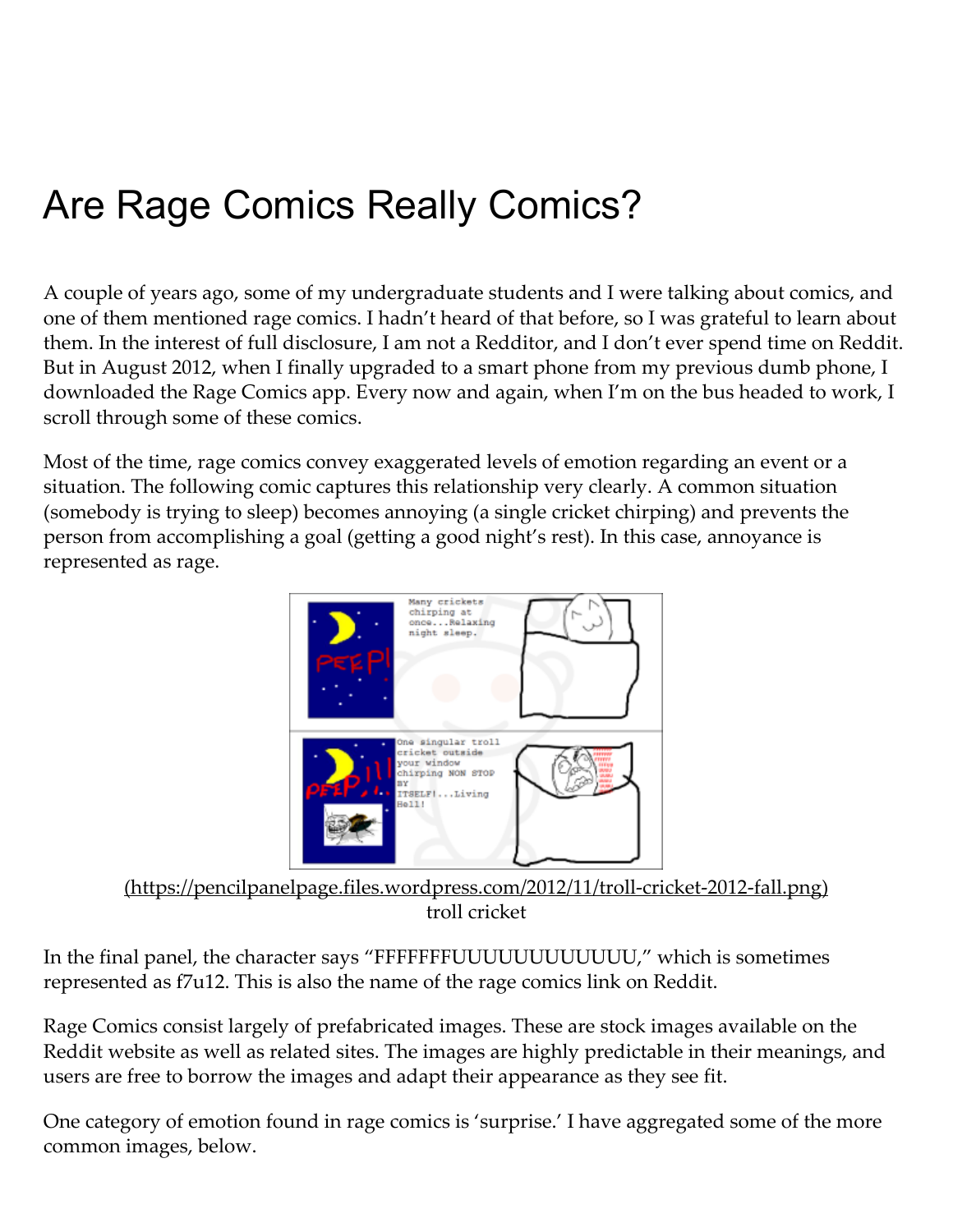

[\(https://pencilpanelpage.files.wordpress.com/2012/11/surprise‑collage.jpg\)](https://pencilpanelpage.files.wordpress.com/2012/11/surprise-collage.jpg) conventions of surprise in rage comics

Notable here is the category of "surprise" and the range of intensity of that emotion represented in each image. Both the convention of the long neck and the convention of the gasp convey much stronger emotional responses than the term "surprise" may indicate. But this is often the point of rage comics, to heighten the representations of the emotions. On the other hand, many of the images don't "overdo" the emotion, like the "Not Bad Obama" image. In any event, the images serve to make commentary on a situation.

The rage comic below describes a situation that many people have experienced. Playing this arcade‑style "claw game" is notoriously difficult. How much money has been spent in these machines trying to claim a tiny plush toy or other kind of gadget from the treasure pile? Notice in panel 4 the word \*drop!\*.



[\(https://pencilpanelpage.files.wordpress.com/2012/11/claw‑](https://pencilpanelpage.files.wordpress.com/2012/11/claw-game-fail-2012-fall.png) game-fail-2012-fall.png) claw game fail

At the end of the game, when we almost always drop the treasure, do we feel rage? Do the red eyes of the character in the last panel resound with readers because of realism or because of exaggeration? It would also be easy to change the ending of the comic. If on the off chance that we do succeed in claiming our treasure, we could use an image from the 'VICTORIOUS' category of the rage comics conventions, as follows: